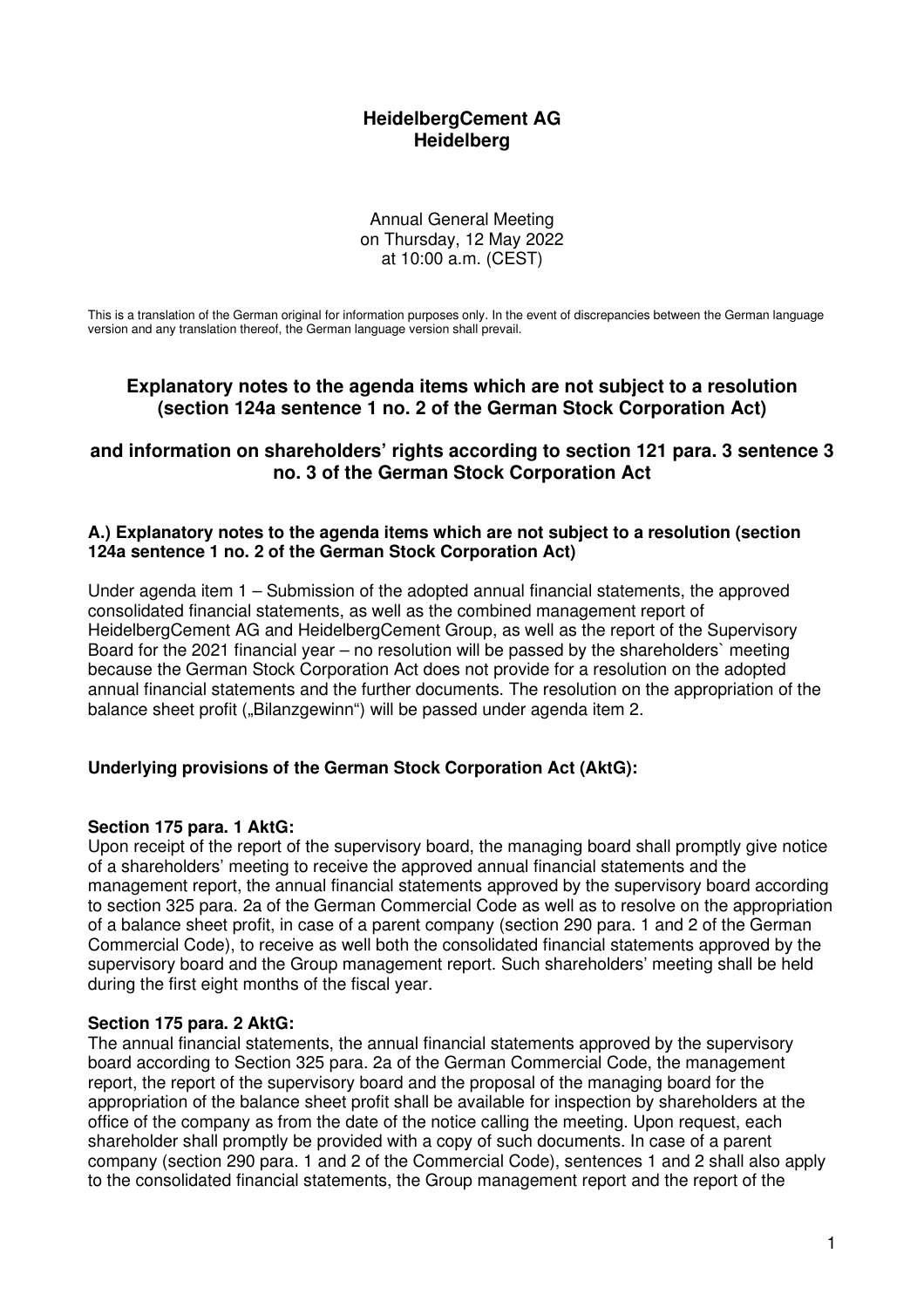supervisory board thereupon. If the aforementioned documents are available on the company's Internet website for the same time period, the obligations under sentences 1 to 3 shall not apply.

## **Section 176 para. 1 AktG:**

The managing board shall make available to the shareholders' meeting the documents specified in section 175 para. 2 and, in case of a listed company, the explanatory report on the information according to section 289a and 315a of the German Commercial Code. At the beginning of the meeting, the managing board shall comment on its documents and the chairperson of the supervisory board shall comment on the report of the supervisory board. In doing so, the managing board shall also comment on any annual net loss that has materially affected the annual profit. Sentence 3 shall not apply to credit institutions.

## **Section 174 AktG:**

- (1) The shareholders' meeting resolves on the appropriation of the balance sheet profit. With respect thereto, the shareholders' meeting is bound by the approved annual financial statements.
- (2) Such resolution shall specify the appropriation of the balance sheet profit in detail, including, in particular, the following:
	- 1. the balance sheet profit;
	- 2. the amount of cash dividends or payment in kind to be distributed to the shareholders;
	- 3. the amounts to be transferred to revenue reserves;
	- 4. any retained profits brought forward;
	- 5. any additional expense resulting from such resolution.
- (3) Such resolution shall not result in an amendment to the approved annual financial statements.

# **B.) Further explanatory notes regarding the shareholders' rights according to section 121 para. 3 sentence 3 no. 3 of the German Stock Corporation Act (AktG)**

The invitation to the Annual General Meeting contains information on the rights of shareholders in accordance with section 122 para. 2, 126 para. 1 and 127 AktG as well as section 1 para. 2 of the German Act on Measures in Corporate, Cooperative, Association, Foundation and Condominium Law to Combat the Effects of the coronavirus pandemic of 27 March 2020 (BGBl. I, p. 570), amended by the Amending Acts of 22 December 2020 (BGBl. I 2020, p. 3332), of 7 July 2021 (BGBl. I 2021, p. 2437) and of 10 September 2021 (BGBl. I 2021, p. 4153) (hereinafter "**COVID-19**  Act"), which are largely limited to the deadlines for exercising these rights in accordance with section 121 para. 3 sentence 3 no. 3 AktG. The following information serves for further explanation.

## **1.) Requests to amend the agenda**

Shareholders jointly representing a proportionate ownership of at least €500,000, i.e. 166,667 shares, may request in writing and under specification of the purpose and the reasons that items be placed on the agenda and be disclosed. Each new agenda item must be accompanied by a statement of the reasons or a formal resolution proposal. The demand must be submitted in writing to the Managing Board of the company.

Shareholders requesting an amendment shall provide proof that they have owned the shares for at least 90 days prior to the date of receipt of the request and that they will hold the shares until the Managing Board decides on the request. Section 70 AktG shall apply in connection with the calculation of the period of share ownership. The day of receipt of the request shall not be included in the calculation. It shall not be possible to use a preceding or subsequent working day in place of a Sunday, a Saturday or a public holiday.

Such requests for items to be placed on the agenda must be submitted to the company no later than 30 days prior to the Annual General Meeting whereby the day of receipt is not to be counted.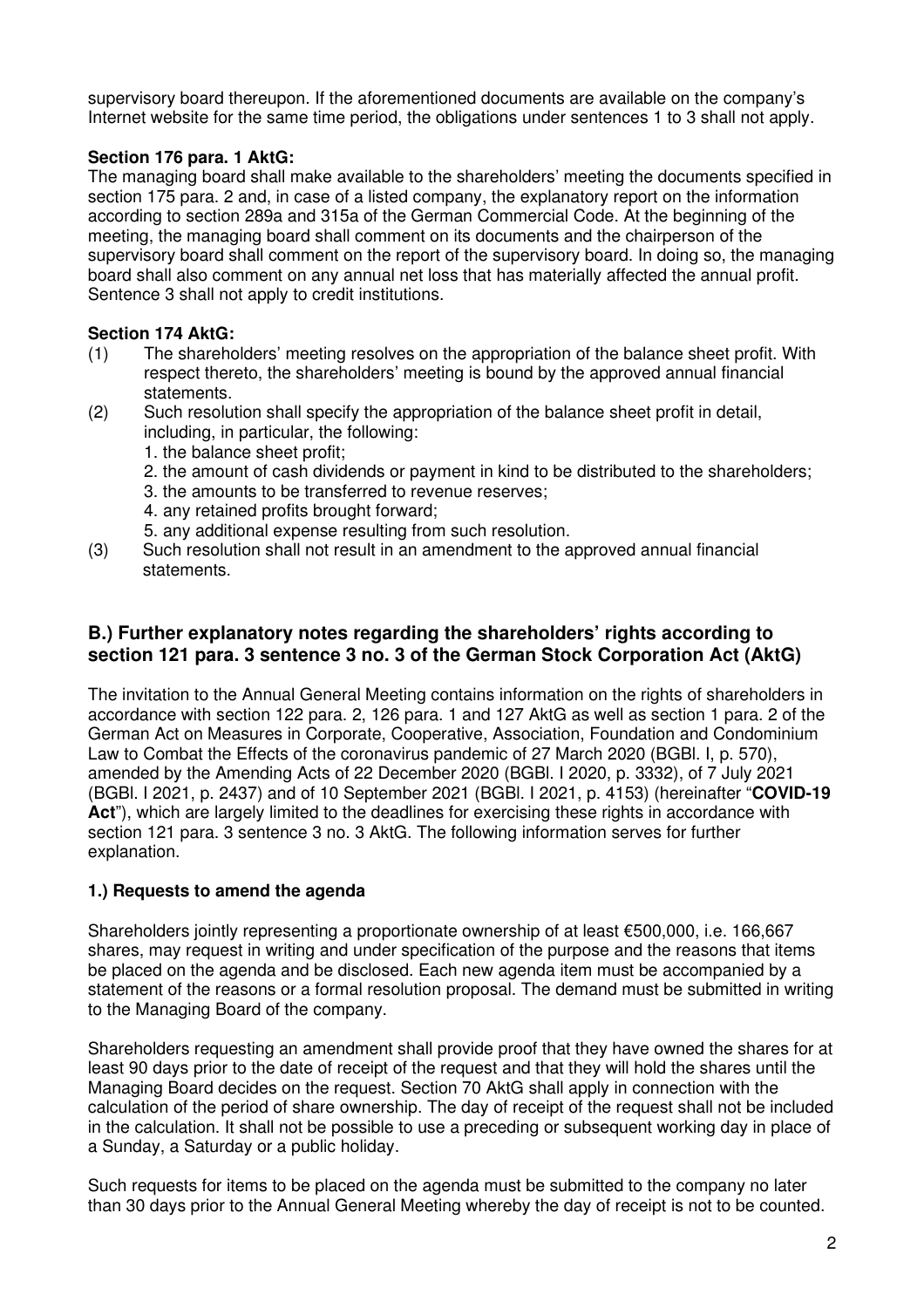The last possible date of receipt is thus by midnight (CEST) on 11 April 2022. Shareholders are requested to send such requests to the address indicated hereafter:

#### **HeidelbergCement AG**

Vorstand Berliner Strasse 6 69120 Heidelberg / Germany

## **Underlying provisions:**

#### **Section 122 AktG (excerpts):**

- (1) A shareholders' meeting shall be called if shareholders, whose shares, when taken together, amount to one-twentieth of the capital stock, request such a meeting in writing, stating the purpose of and the reasons for such meeting; such request shall be addressed to the managing board. The articles of association may provide that the right to demand that a shareholders' meeting be called shall require another form and the holding of a lower portion of the capital stock. The persons proposing the motion shall provide proof that they have owned the shares for at least 90 days prior to the date of receipt of the request and that they will hold the shares until the managing board decides on the request. Section 121 para.7 shall apply mutatis mutandis.
- (2) In the same manner, shareholders, whose shares, when taken together, amount to one twentieth of the capital stock or the proportionate amount of €500,000, may request that items be placed on the agenda and announced. Each new item must be accompanied by the reasons for it or by a proposed resolution. The request within the meaning of sentence 1 must be received by the company no later than 24 days, in the case of listed companies no later than 30 days, prior to the meeting, excluding the day of receipt.

#### **Section 121 para. 7 AktG:**

In the case of time periods and deadlines that are calculated retroactively from the meeting, the day of the meeting shall not be included in the calculation. It shall not be possible to use a preceding or subsequent working day in place of a Sunday, a Saturday or a public holiday. Section 187 to 193 of the German Civil Code (BGB) shall not apply mutatis mutandis. In case of non-listed companies, the articles of association may define a different calculation of the deadline.

#### **Section 70 AktG:**

If the shareholder is required to have held the share for a certain period before being able to exercise the rights arising therefrom, a claim to assignment against a credit institution, a financial services institution, a securities institution or an enterprise acting pursuant to section 53 para. 1 sentence 1 or section 53b para. 1 sentence 1 or section 53b para. 7 of the German Banking Act shall be deemed equivalent to ownership. The period of ownership of a legal predecessor shall be attributed to a shareholder if he acquired the share free of charge from his trustee, as universal successor, upon severance of co-ownership or as a result of a transfer of assets pursuant to section 13 of the Insurance Supervisory Act or section 14 of the Savings and Loan Association Act.

#### **2.) Countermotion and election proposal**

Pursuant to section 126 AktG, all motions by shareholders to be made accessible on items of the agenda, including their grounds, and/or proposals by shareholders for the election of auditors pursuant to section 127 AktG to be made accessible, which are received by us at least 14 days prior to the meeting, not including the day of receipt, i.e. by midnight (CEST) on 27 April 2022, at our address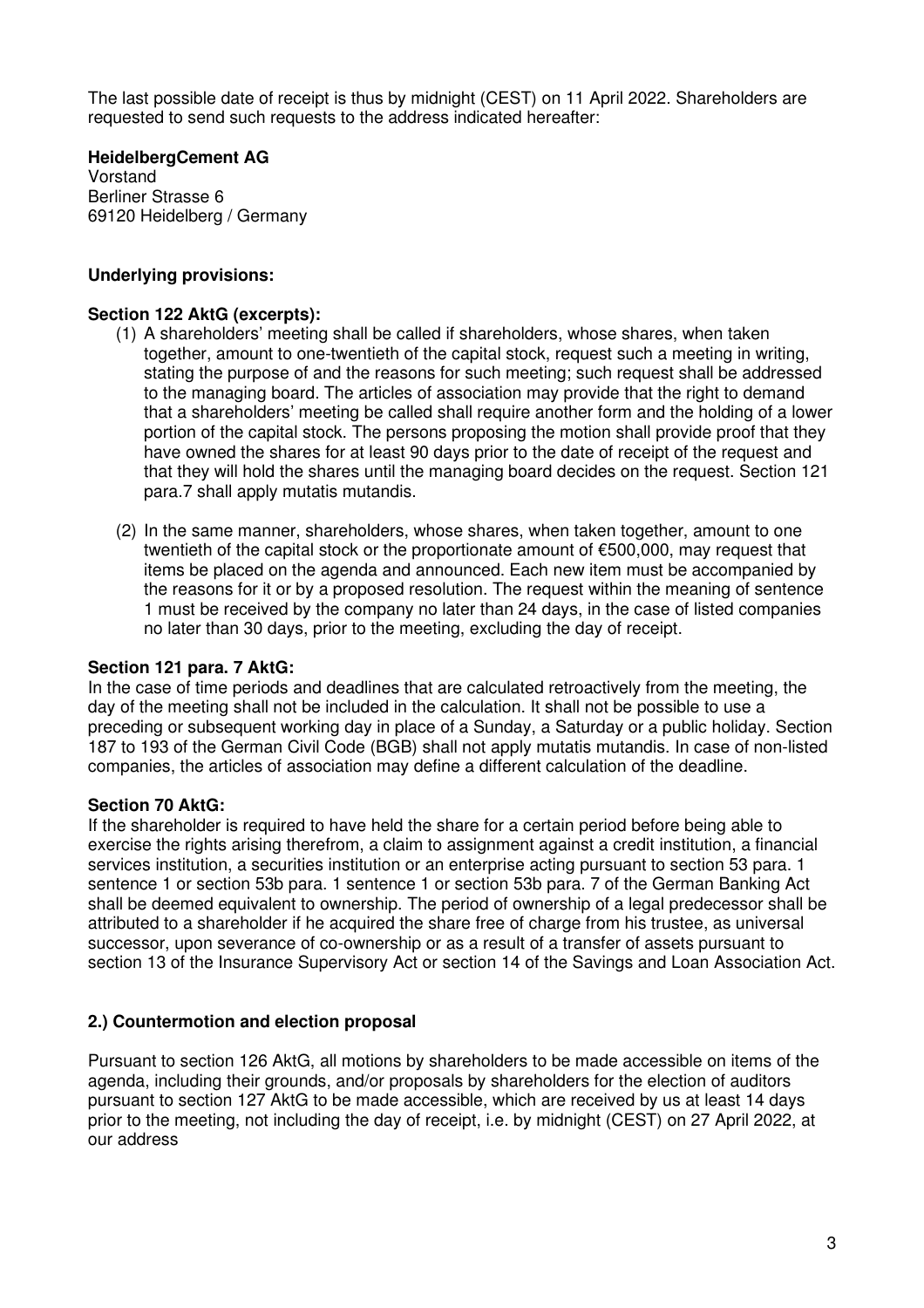HeidelbergCement AG Abt. GLC Berliner Strasse 6 69120 Heidelberg/Germany or via e-mail to antrag-hv@heidelbergcement.com

will be published without delay after receipt at www.heidelbergcement.com/de/hauptversammlung-2022.

Any comments by the administration will also be published at the aforementioned Internet address.

Since the Annual General Meeting is a virtual meeting without the physical presence of the shareholders and their proxies (with the exception of the proxies of the Company), no motions can be submitted at the virtual Annual General Meeting. Motions and election proposals to be made available pursuant to section 126 AktG and section 127 AktG are considered to be made at the Annual General Meeting, if the shareholder making the motion or submitting the election proposal is duly authorized and registered for the Annual General Meeting. The right of the chairman of the meeting to vote first on the proposals of the management remains unaffected by this.

It is pointed out that questions may only be submitted in the manner described below in the section entitled "Right of asking questions" below.

## **Underlying provisions:**

## **Section 126 AktG:**

- (1) Motions by shareholders, including shareholders´ names, supporting information and, if any, management's discussion shall be made available to the eligible persons referred to in section 125 para. 1 to 3 under the conditions specified therein, provided that the shareholder submitted at least 14 days prior to the meeting a counterproposal to a proposal of the managing board and the supervisory board regarding a specific item on the agenda, together with a statement of the reasons, to the address designated for this purpose in the shareholders´ meeting notice. The day of receipt shall not be counted. In the case of stock exchange listed companies, the required availability shall be provided over the Internet website of the company. Section 125 para. 3 shall apply *mutatis mutandis*.
- (2) A counterproposal and supporting information need not be made accessible if:
	- 1. the managing board would by reason by such accessibility become criminally liable;
	- 2. the counterproposal would result in a resolution of the shareholders´ meeting that would be illegal or would violate the articles:
	- 3. the reasons contain statements which are manifestly false or misleading in material respects or which are libellous;
	- 4. a counterproposal of such shareholder based on the same facts has already been made available with respect to a shareholders´ meeting of the company pursuant to section 125;
	- 5. the same counterproposal of such shareholder based on essentially identical supporting information has already been made available pursuant to section 125 to at least two shareholders´ meetings of the company within the past five years and at such shareholders´ meetings less than one-twentieth of the capital stock represented has voted in favour of such counterproposal;
	- 6. the shareholder indicates that he/she will neither attend nor be represented at the shareholders' meeting; or
	- 7. within the past two years at two shareholders´ meetings the shareholder has failed to make or cause to be made on his/her behalf a counterproposal communicated by him/her.

The supporting information need not be made accessible if it exceeds a total of 5,000 characters.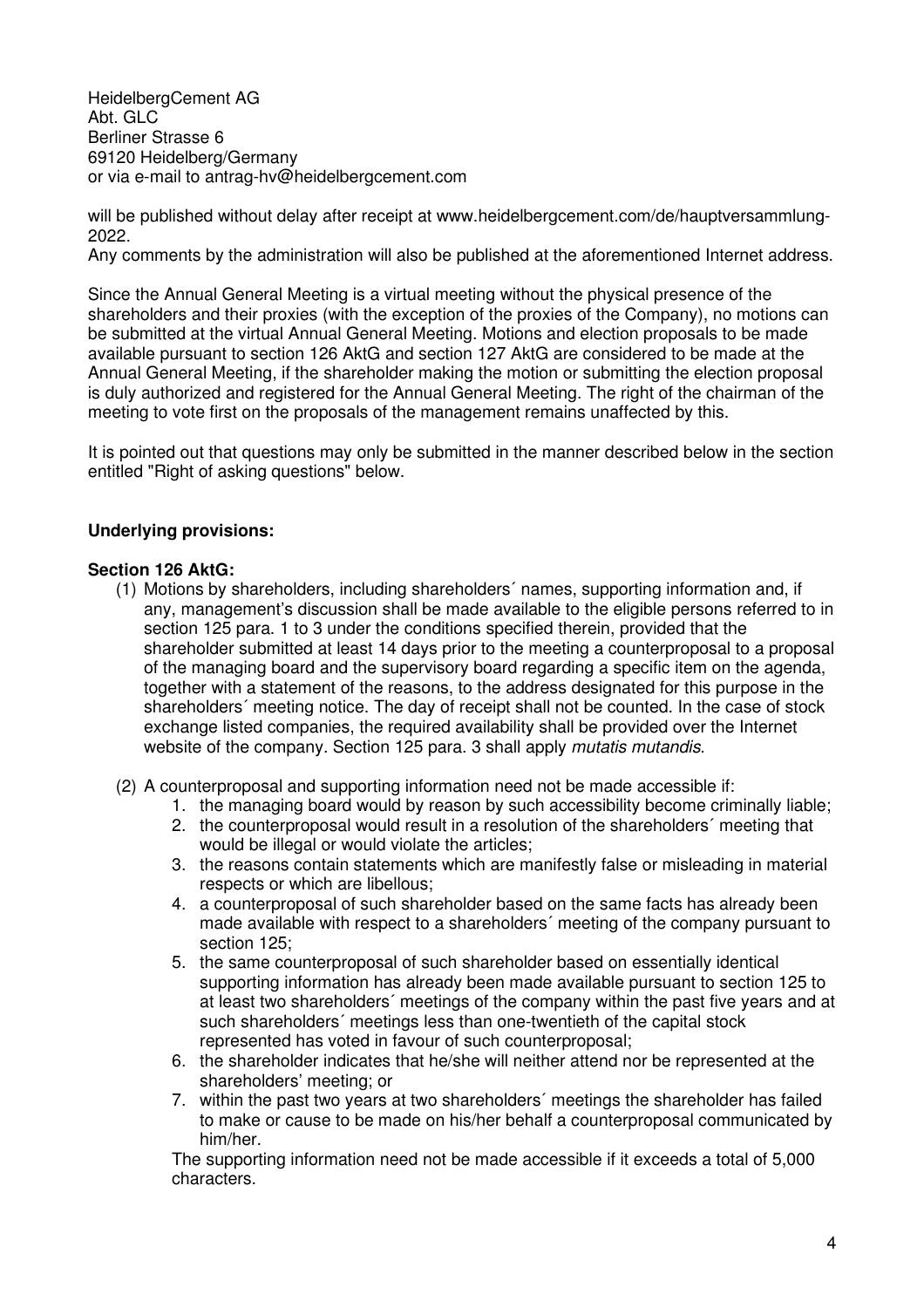(3) If several shareholders make counterproposals for resolution in respect of the same subject matter, the managing board may combine such counterproposals and the respective statement of the reasons.

## **Section 127 AktG:**

Section 126 shall apply *mutatis mutandis* to a nomination by a shareholder for the election of a member of the supervisory board or auditors. Such nomination need not be supported by a statement of the reasons. Moreover, the managing board need not make such nomination available if it fails to contain information pursuant to section 124 para. 3, sentence 4 and section 125 para. 1, sentence 5. The managing board must add the following to a nomination by a shareholder for the election of a member of the supervisory board of listed companies that are subject to the Co-Determination Act, the Coal, Iron and Steel Industry Co-Determination Act or the Supplementary Co-Determination Act:

- 1. reference to the requirements of section 96 para. 2,
- 2. indication of whether overall fulfilment pursuant to section 96 para. 2, sentence 3 has been opposed and
- 3. indication of how many seats on the supervisory board must as a minimum be filled by men and women respectively in order to fulfil the required minimum proportion pursuant to section 96 para. 2, sentence 1.

#### **Section 124 para. 3 sentence 4 AktG:**

The nomination of members of the supervisory board or auditors shall state their name, occupation held, and place of residence.

#### **Section 125 para. 1 sentence 5 AktG:**

In the case of listed companies, information on the membership of nominated supervisory board members in other supervisory boards required by law shall be attached to a nomination of supervisory board members; information on their membership in comparable governing bodies of domestic and foreign commercial enterprises should be attached.

#### **Section 1 para. 2 sentence 3 COVID-19 Act:**

Motions or election proposals from shareholders which are to be made accessible in accordance with section 126 or section 127 of the Stock Corporation Act shall be deemed to have been submitted at the meeting if the shareholder making the motion or submitting the election proposal is duly authorized and registered for the general meeting.

#### **3.) Right to ask questions**

Pursuant to section 1 para. 2 no. 3 of the COVID-19 Act, shareholders have the right to ask questions by means of electronic communication. The Managing Board stipulated that questions must be submitted by electronic communication by no later than midnight (CEST) on 10 May 2022. The Managing Board will decide at its discretion how to answer the questions.

Shareholders registered for the Annual General Meeting or their proxies may submit their questions to the Company in German language via the InvestorPortal by midnight (CEST) on 10 May 2022. The necessary access data are part of the admission ticket sent to you after registration.